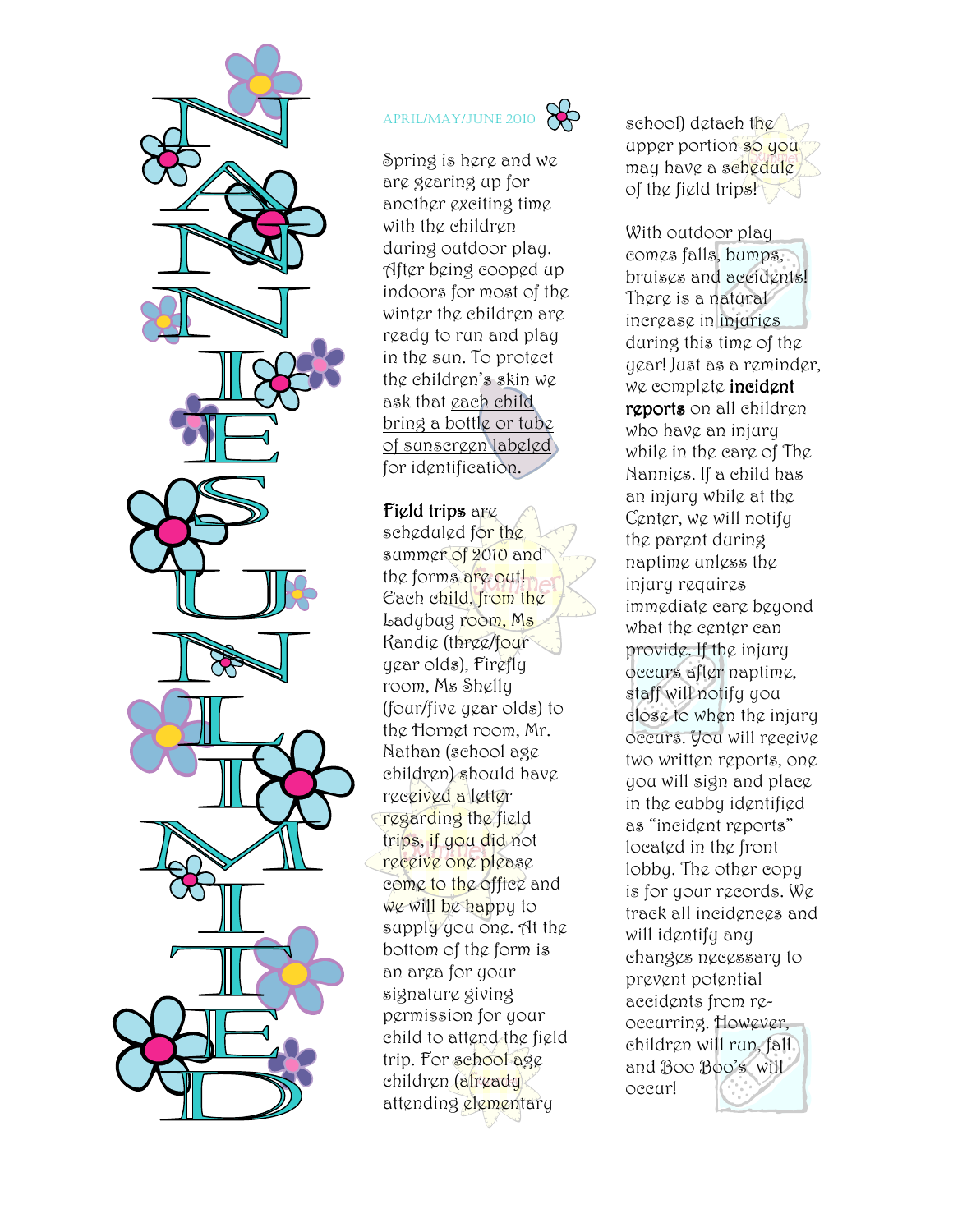

# **Swimming Season!**

*Swimming season is almost upon us, now is the time to start gathering your child's swimming supplies! We ask that you bring your child's*  **swimming suit** *to the Center with their names marked clearly in them! Just think of having 25-50 swimming suits unmarked and how frustrated the teachers and children become when they cannot determine which suit belongs to whom. Just remember when purchasing a swimming suit, if you thought it was cute, so did everyone else!* 

*Parents of children in diapers, we ask that you bring a package of "Little Swimmers" again remember to place your child's name on the package of swimmers. If your child does not have the little swimmers they cannot get into the water. This is for the health and safety of each child.* 

*FYI: We add chlorine to all pools daily!* 

# **Preschool Graduation**

It has been another exciting preschool year! Just to be a part of your child's growth and development in preparation for kindergarten has been very rewarding. We appreciate the support and trust each parent has given The Nannies, and allowing our teachers the opportunity to work with your child. Thank you!

**THE PRESCHOOL GRADUATION IS SCHEDULED FOR FRIDAY MAY 21, 2010 AT 4:00 PM.** 

Space is limited in the Firefly room where the ceremony is held, so we ask that you limit your guests to allow parents the first opportunity to see this special event.



#### **Entrance and Exits!**

When entering the parking lot area **PLEASE enter through the east entrance and exit from the west entrance.** This will help keep the flow of traffic in one direction preventing a potential accident from occurring. Also, we ask that everyone please slow down and be aware of others in the parking lot. We want everyone to stay safe. There are times that children get away from their parents and dart in front of other vehicles.



**Building Etiquette** 

We ask all parents to try and keep their children from running inside the Center. Children have been "run over" when other children are running to enter or leave the facility! Thank you so much!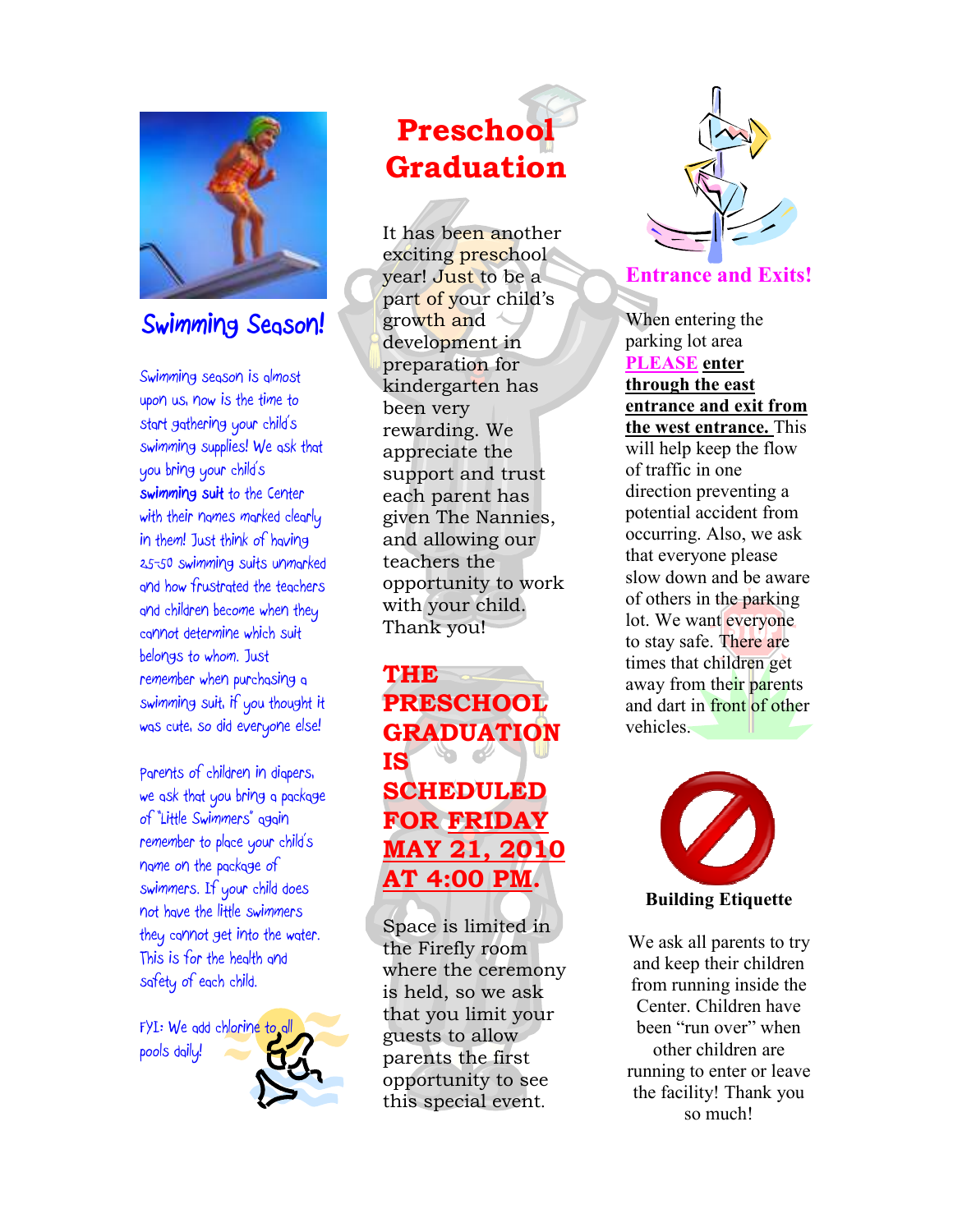

\*To those parents who have children in the Firefly room and attending kindergarten in the Fall of 2010, rates will be adjusted the first week of school towards the end of August 2010. Tuition for children before **and** after school will be \$75.00/week. Those children's tuition attending before **or** after school will be \$55.00/week. If your child is enrolled in our school program they will be eligible to attend, "no school days" due to any reason. The price for a child to attend an extra no school day will be \$35.00/day. However, their tuition would never exceed \$110.00/week.

\*Children who leave the Center during the day, for any reason are considered gone and **WILL NOT** return. So remember when making doctor appointments etc… that it might be best to make them toward the beginning or end of the day.

\* If your child, for any reason is not attending the Center for the day, please notify the Center prior to 8:00 am so we may adjust our snacks and lunch count. This helps our staffing needs and also keeps your daycare costs down as much as possible.

\* Parents need to notify the Center of any changes in their child's enrollment or emergency information. (for example: changes in address, phone numbers, whether it is home or work).

\*Please **DO NOT** allow your child to sign their own name in the sign in record in our front lobby. These are official documents that need to be kept for review and audited by others.

\* To keep within the rules and regulations set forth by the Department of Human Services we cannot allow parents or children into the kitchen area for health and safety reasons.

\*Please remove all unnecessary items from your child's cubby daily, the really get filled up! Plus, summer is coming.



Diapers and wipes are due the first Monday of every month! This has always been a good way for us to keep a supply of diapers for your child here at the Center. Keep in mind if we do not have a supply of your child's diapers we will use the daycare supplies, however you will be charged \$1.00 per diaper. We appreciate everyone bringing their supply when needed. Thank you!



## **Handling Toddler Tantrums**

My toddler has tantrums where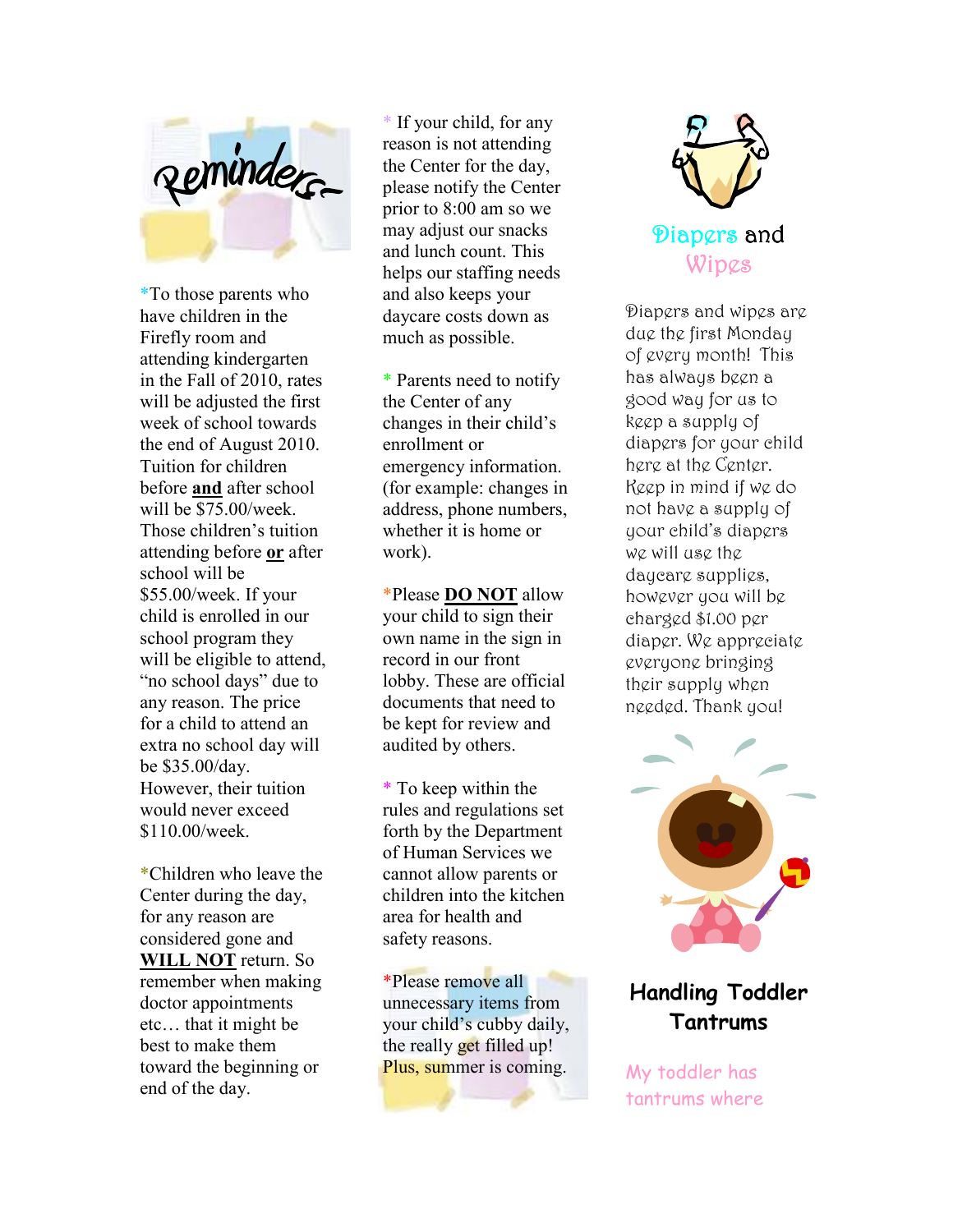she'll throw things, disobey me and refuse to sit for a time-out. How should I handle this?

Two-year-olds have a big job, and that is to test their boundaries!! The number-one thing with 2-year-olds is to pick your battles, decide what you are going to have as a rule and stick with it. This will help you be consistent with her, which is the golden rule of parenting!!

At 2 years old, she might not completely understand the concept of time outs. You can give her warning, and then keep putting her back into the chair until she gets the message—but that may take an hour or more! So don't put her in a time-out for saying no if you ask her to do something. When she says no, do not get into a battle with her about it,

just say, "OK then I will do it myself." Kids usually don't like that!! If it is something like cleaning up her toys, make it into a game. It is important to make things fun, like setting a timer and seeing who can pick up the most toys in the allotted time (let her win!) or letting her know what is happening next ("After we clean up the toys, it's snack time. Shall we have bananas or strawberries today?").

The more preparation you give her the better. Tantrums are part of a toddler's communication, but it is important not to feed into them. If she's in the stroller and having a tantrum, don't let her out; but rather, turn it around, facing away from you. Tell her that when she is ready to talk, you will listen! But please pick your battles and don't make everything a fight!! www.parentsconnect



### **12-Month-Old Toddler Development: Eating Big Kid Food**

Got cow's milk? Break it out! Your 1-year-old can now expand his culinary world to include all the grownup food you've been dying to let him try. Bye-bye baby food mess ... hello grown-up food <u>mess</u>!"

#### What you're thinking: "Now if only he'd eat the food instead of rubbing it in his hair!"

# Ideally... Ideally...

While the switch to a full-time, big-kid diet is exciting for you (Yay! No more purees!